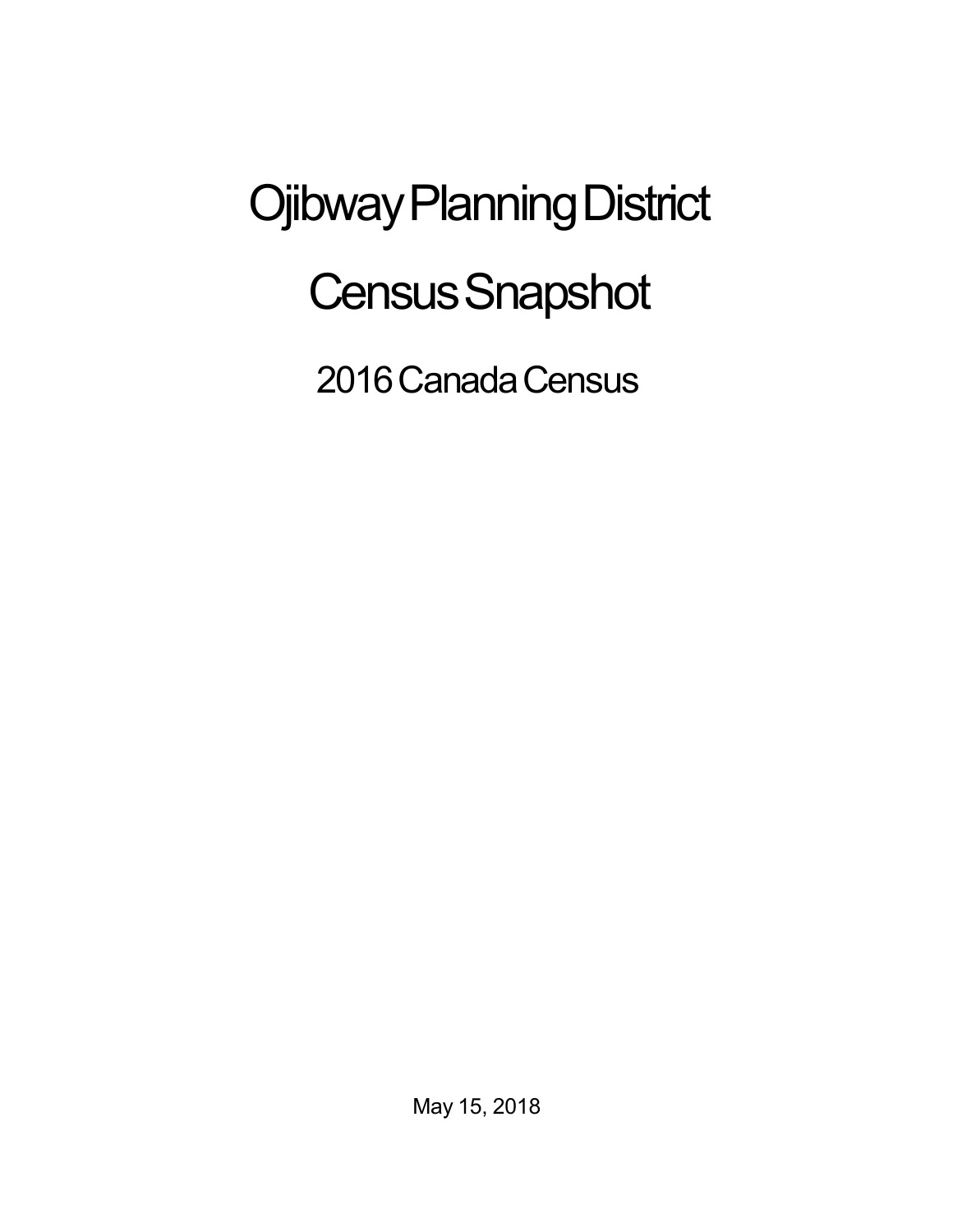City of Windsor Planning Department Ojibway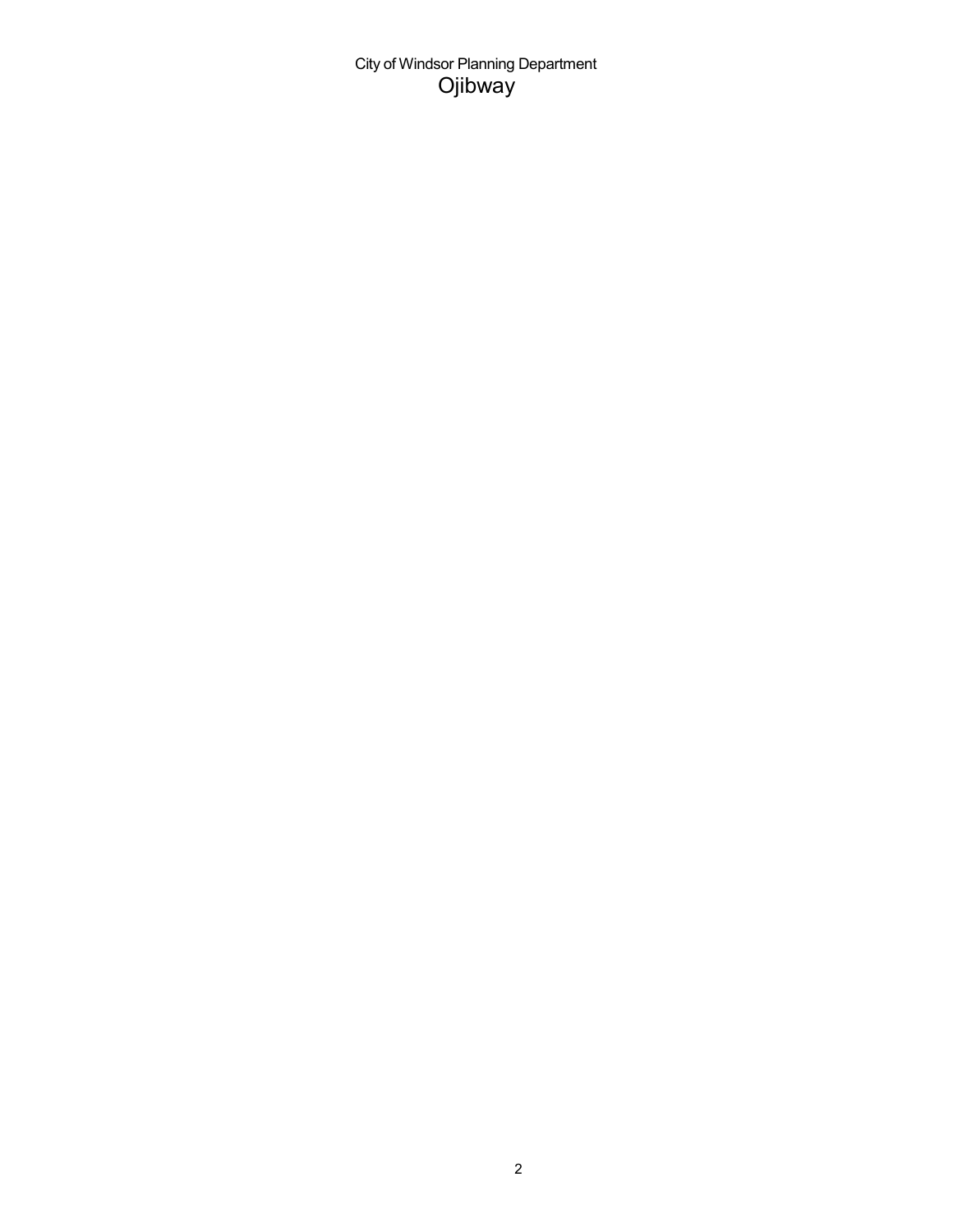## City of Windsor Planning Department 2016 Census Census Snapshot

| 2016 Census<br><b>Census Snapshot</b> | <b>Ojibway</b>          |            |
|---------------------------------------|-------------------------|------------|
|                                       |                         | $\%$       |
| <b>Total Population</b>               | 15                      |            |
| Males                                 | 8                       | 51%        |
| Females                               | $\overline{7}$          | 49%        |
|                                       |                         |            |
| <b>2016 Population by Age</b>         | 15                      |            |
| 0 to 4 years                          | 1                       | $7%$       |
| 5 to 9 years                          | 0                       | 3%         |
| 10 to 14 years                        | $\mathbf 0$             | 3%         |
| 15 to 19 years                        | 1                       | 4%         |
| 20 to 24 years                        | $\overline{c}$          | 12%        |
| 25 to 29 years                        | 1                       | 8%         |
| 30 to 34 years                        | $\mathbf{1}$            | 7%         |
| 35 to 39 years                        | 1                       | 7%         |
| 40 to 44 years                        | 1                       | 7%         |
| 45 to 49 years                        | 1                       | 7%         |
| 50 to 54 years                        | 1                       | 8%         |
| 55 to 59 years                        | 1                       | 7%         |
| 60 to 64 years                        | $\mathbf{1}$            | 5%         |
| 65 to 69 years                        | 1                       | 4%         |
| 70 to 74 years                        | $\mathbf 0$             | 1%         |
| 75 to 79 years                        | $\boldsymbol{0}$        | 1%         |
| 80 to 84 years                        | $\pmb{0}$               | 1%         |
| 85 to 89 years                        | $\vert 0 \vert$         | $0\%$      |
| 90 to 94 years                        | $\boldsymbol{0}$        | $0\%$      |
| 95 to 99 years                        | 0                       | $0\%$      |
| 100 years and over                    | $\pmb{0}$               | $0\%$      |
|                                       |                         |            |
| 0 to 14 years                         | $\overline{c}$          | 14%        |
| 15 to 64 years                        | 11                      | 77%        |
| 65 years and over                     | $\overline{2}$          | 11%        |
| 85 years and over                     | 0                       | $0\%$      |
|                                       |                         |            |
| Average age of population             | 35.1                    |            |
| <b>Median age</b>                     | 37.0                    |            |
|                                       |                         |            |
| <b>Families</b>                       | $\overline{\mathbf{c}}$ |            |
| Persons per family                    |                         | $2.5$ 105% |
|                                       |                         |            |
| Total couple families                 | $\overline{2}$          | 65%        |